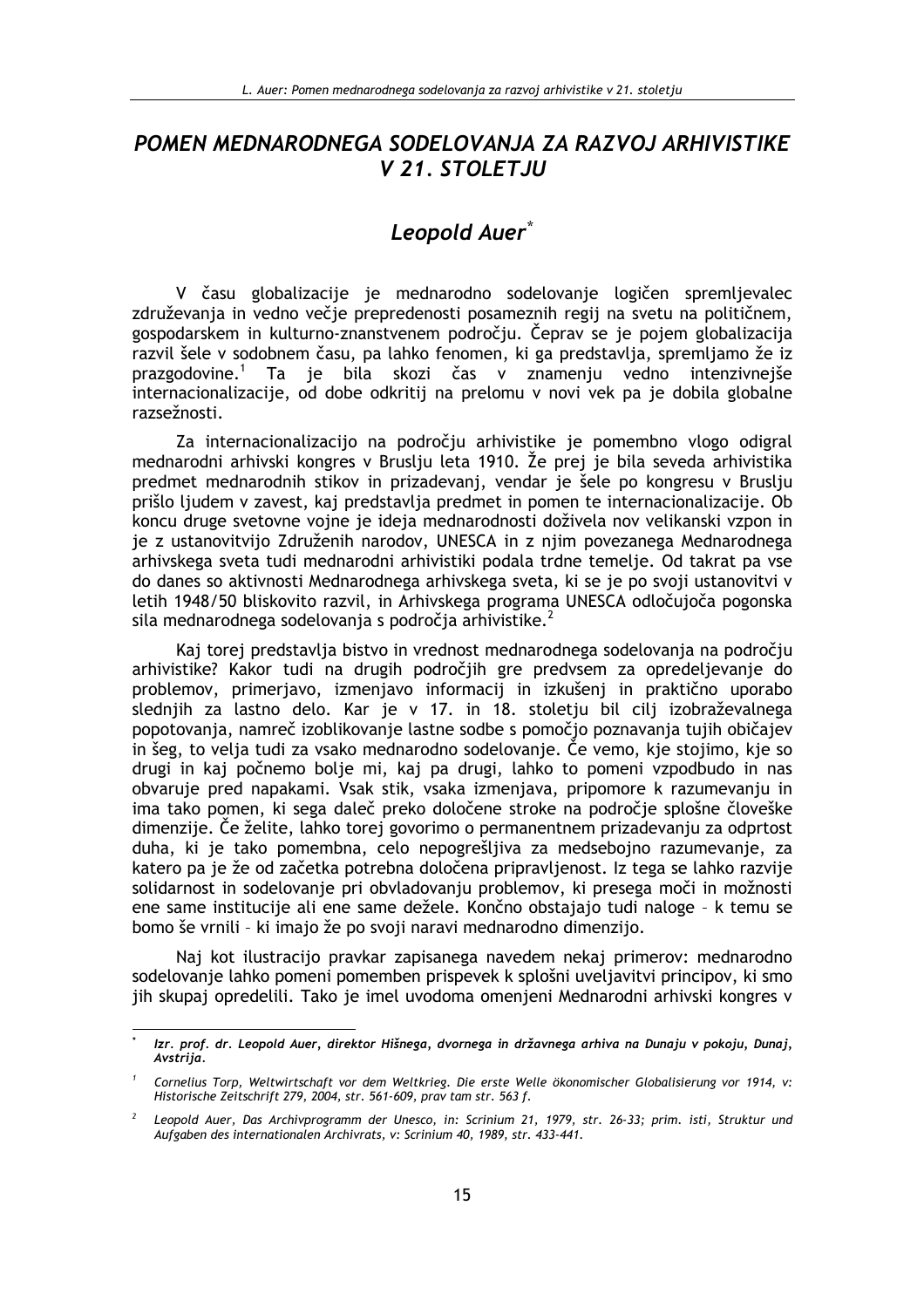Bruslju pomembno vlogo pri splošnem priznanju in uveljavitvi provenienčnega principa, ki velja danes za osnovni princip arhivskega urejevalnega dela in strukture. Noveiši primer bi bil vam vsem dobro znani standard ISAD(G), »General International Standard Archival Description«, ki predstavlja osnovo številnim sistemom digitalnih seznamov. Pomen orientacije po izkušnjah drugih in izmenjave informacij kaže široko področje uporabe modernih tehnologij v arhivistiki, kakor tudi razvoj pravne podlage. Dežele, ki so vpeljale nov arhivski zakon, so se praviloma zaradi lastne koristi orientirale po obstoječih arhivskih zakonih in v ta namen hvaležno uporabile med mednarodnim sodelovanjem zbrane popise in zakone oz. prevode le-teh. Podobno velja za novogradnje, adaptacije ali tehnično opremljanje arhivov, pri katerih je prav tako potrebna analiza drugih ustanov iz lastne ali tuje dežele. V zvezi z vpeljavo elektronske obdelave podatkov v arhivih je bila že od začetka vzpostavljena tesna izmenjava informacij in izkušenj na mednarodni ravni. Prav tukaj je šlo za to, da bi se učili s pomočjo izkušenj in napak drugih, namesto da bi vsak zase odkrival nekaj, kar je drugim že znano. V času finančno omejenih sredstev ima to tudi varčevalni učinek.

K primerom mednarodnega sodelovanja kot izrazom mednarodne solidarnosti štejejo programi pomoči. Tako je po poplavi v Firencah leta 1966, ki je močno prizadela stavbo Uffizija in s tem tudi arhiv, odločilno vlogo pri reševanju poškodovanega arhivskega gradiva odigrala mednarodna pomoč arhivov in knjižnic.<sup>3</sup> V to kategorijo uvrščamo tudi različne programe pomoči za arhive tretjega sveta v obliki izgradnje infrastrukture, dobave tehnične opreme ali pomoči pri izobraževanju. Vprašanja izobraževanja so na splošno tudi del področij, pri katerih je zaželeno in smiselno mednarodno sodelovanje. Konec koncev je kar nekaj projektov, ki so že sami po sebi lahko osnovani le mednarodno. To velja npr. za Projekt vodilnega zgodovinskega vira naroda,<sup>4</sup> ki je nastal na pobudo UNESCA in ga je izvedel Mednarodni arhivski svet, kakor tudi za meddržavno sodelovanje za skupno izdelavo arhivskih pomagal, kot so vodniki ali pomagala za zgodovino uprave. Težje je oceniti poskus, da bi z mednarodnimi dogovori in sodelovaniem uveliavili strokovne in poklicne zahteve. Na tem področju lahko pride do konfliktov zaradi različnih interesov arhivov in niihovih delodajalcev, predvsem če je delodajalec lastna država ali podjetje z izrazitim gospodarskim interesom. Upoštevati moramo tudi možnost konfliktov zaradi različnih interesov med nacionalnimi in strokovnimi načeli, kar lahko pogosto opazimo npr. pri pravici do arhivskega gradiva<sup>5</sup> - še eno področje mednarodnega sodelovanja.

Mednarodno sodelovanje na področju arhivistike se odvija na različnih nivojih in pri tem uporablja točno določene instrumentarije. Na globalni in s tem tako rekoč najvišji ravni je pristojen UNESCO in z njim s posvetovalnim statusom povezani Mednarodni arhivski svet, ki je v sodelovanju z nacionalnimi upravami arhivov tudi odgovoren za prirejanje mednarodnih arhivskih kongresov. Vloga foruma za razprave in izmenjavo informacij, ki jo ima, je preprosto neprecenljiva. Seveda se morata tako UNESCO kot tudi Mednarodni arhivski svet boriti s podobnimi težavami, ki tarejo

Elio Califano, Le sauvetage et la restauration du patrimoine archivistique italien sinistré lors des inondations du 4 novembre 1966, v: Archivum 18, 1968, str. 115-138.

Leopold Auer, Guide des sources de l'histoire des nations, v: Miscellanea in honorem Caroli Kecskeméti (Archives et Bibliothèques de Belgique Sonderbd. 54, 1998), str. 25-36.

Disputed archival claims. Analysis of an international survey, Unesco (CII-98WS/9), Paris 1998. Prim. Z upoštevanjem literature, tudi v slovanskih jezikih, Patricia Kennedy Grimsted, Trophies of War and Empire, Cambridge/ Mass. 2001.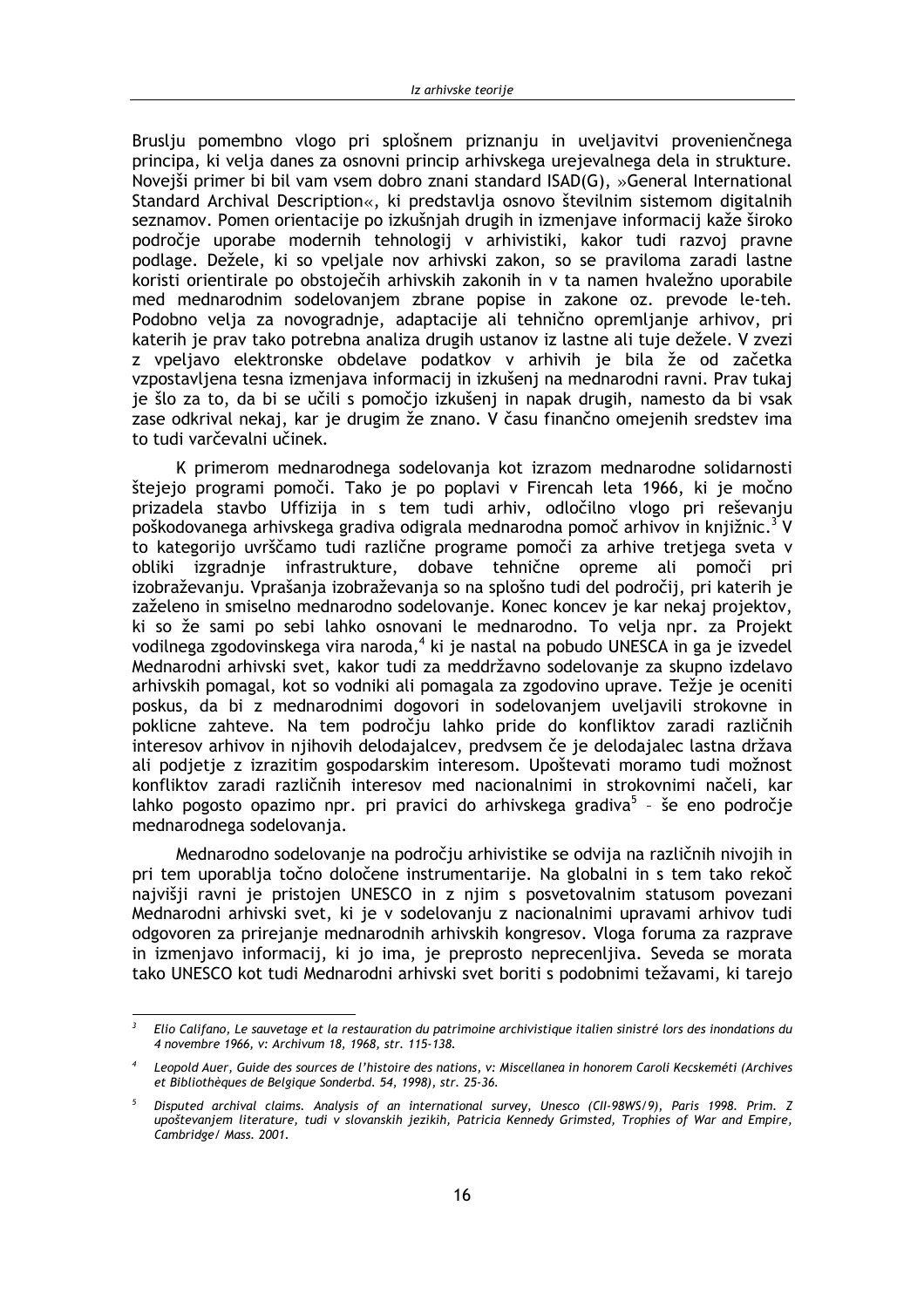tudi sistem organizacij Združenih narodov ali po vsem svetu delujoče mednarodne organizacije. Različni regionalni, stvarni in politični interesi morajo sporazumno sprejeti rešitev, ki je nato pogosto nejasna in nezadovoljiva. Po eni strani imajo majhne dežele možnost soodločanja, po drugi strani pa jih pri odločitvah le izpodrivajo velike, ki imajo večjo oblast in vpliv. Tako ima morda opazovalec ravno na najvišji globalni ravni občutek, da gre za brezciljno in nekoristno govoričenje; to drži včasih tudi za globalno mednarodno raven arhivistike. Vendar je treba oporekati, saj vrednost mednarodnih stikov samih po sebi že tudi lahko utemeljuje njihov obstoj. Že sama okoliščina, ko se pripadniki različnih kultur, jezikov, načinov mišljenja in tradicij poskušajo sporazumeti, je pridobitev, ki lahko poleg tega sproži trajne spremembe v razmišljanju. Vsak od nas, ki se je že kdaj udeležil mednarodne razprave, je najbrž imel tako izkušnjo.

Pogosto je bolj ciljno usmerjeno in pregledno predstavljeno regionalno sodelovanje npr. v Evropi pa tudi v drugih predelih sveta. Po eni strani poteka pod okriljem Regionalnega programa za sodelovanje pri UNESCU in Regionalnega odseka arhivskega sveta, po drugi strani pa pod okriljem velikih meddržavnih združenj organizacij ameriških držav pa vse do Evropske unije. Tako je proces evropske integracije tudi na področju arhivistike privedel do institucij na skupni evropski ravni, ki se ukvarjajo z vprašanji skupnih interesov; v tej povezavi velja omeniti npr. »European Board of National Archives« (EBNA) ali DLM-forum za obravnavo vprašani, ki zadevajo uporabo elektronske obdelave podatkov. Čeprav gre prav pri EBNA za institucijo, ki se zanima za mednarodno skupno državno upravo arhivov, je evropski proces združevanja s tem, kar je nenazadnje tudi v našem interesu, prinesel nove vzpodbude za meddržavno regionalno sodelovanje. Ko so države svojo suverenost prenesle na Evropsko unijo, se je regijam kot sestavnim enotam Evrope in sodelovanju med njimi močno zvišal pomen. Pregledni okvir preprečuje marsikatero napako in nekatere težave, ki se jim na globalni ravni preprosto ne moremo izogniti. Že na Tretji evropski arhivski konferenci leta 1993 je bilo predstavljenih nekaj tovrstnih modelov meddržavnega regionalnega sodelovanja;<sup>6</sup> kot primere iz našega prostora velja omeniti aktivnosti v okviru »Arge Alp«, združenia »Alpe-Adria« ali srednieevropske heksagonale.

Tukaj orisani okvir institucij je potrebno oživiti z ustreznimi aktivnostmi. Za to obstaja vrsta sredstev, kot so zborovanja, razstave, skupne objave in ne nazadnje osebni kontakti. Predpogoj za uspeh je prej omenjena odprtost duha in s tem pripravljenost za mednarodno sodelovanje, ki je pogosto, in tega ne smemo pozabiti, tudi težka in pri kateri večinoma ne moremo računati na takojšen uspeh. Pomembno vlogo igra tudi prizadevanje za trajnost mednarodnih združenj in povzemanje doseženih rezultatov. Ni dovolj, če se, kar se pogosto dogaja, udeleženci mednarodnih prireditev le razidejo z dobrim občutkom glede doseženih rezultatov in vse ostalo prepustijo usodi ali slučaju, ključnega pomena je poznejša uporaba in učinki. Upoštevati je potrebno tudi finančni vidik. Mednarodno sodelovanje ni brezplačno, potrebno je zbrati denar za organizacijo zborovanj, za potovanja, za ohranjanje infrastrukture institucij. Toliko pomembnejša je torej prej omenjena uporaba, sicer bi govorili o nesmiselnem zapravljanju denarja. Kongresni turizem, ki je sam sebi namen, zagotovo ni cilj, ki smo si ga zastavili. Mednarodno sodelovanje zahteva tudi čas, in sicer včasih kar precej časa. To predstavlja dodatne stroške, kadar so potrebna dodatna osebna sredstva ali pa nevarnost zapostavljanja drugih dejavnosti. Vse to je na koncu treba primerjati s prej omenjenimi dobrimi stranmi in

The Third European Conference on Archives. New Patterns and Prospects of Archival Cooperation in Europe, v: Archivi & Computer 2/4, 1992, S. 371-373.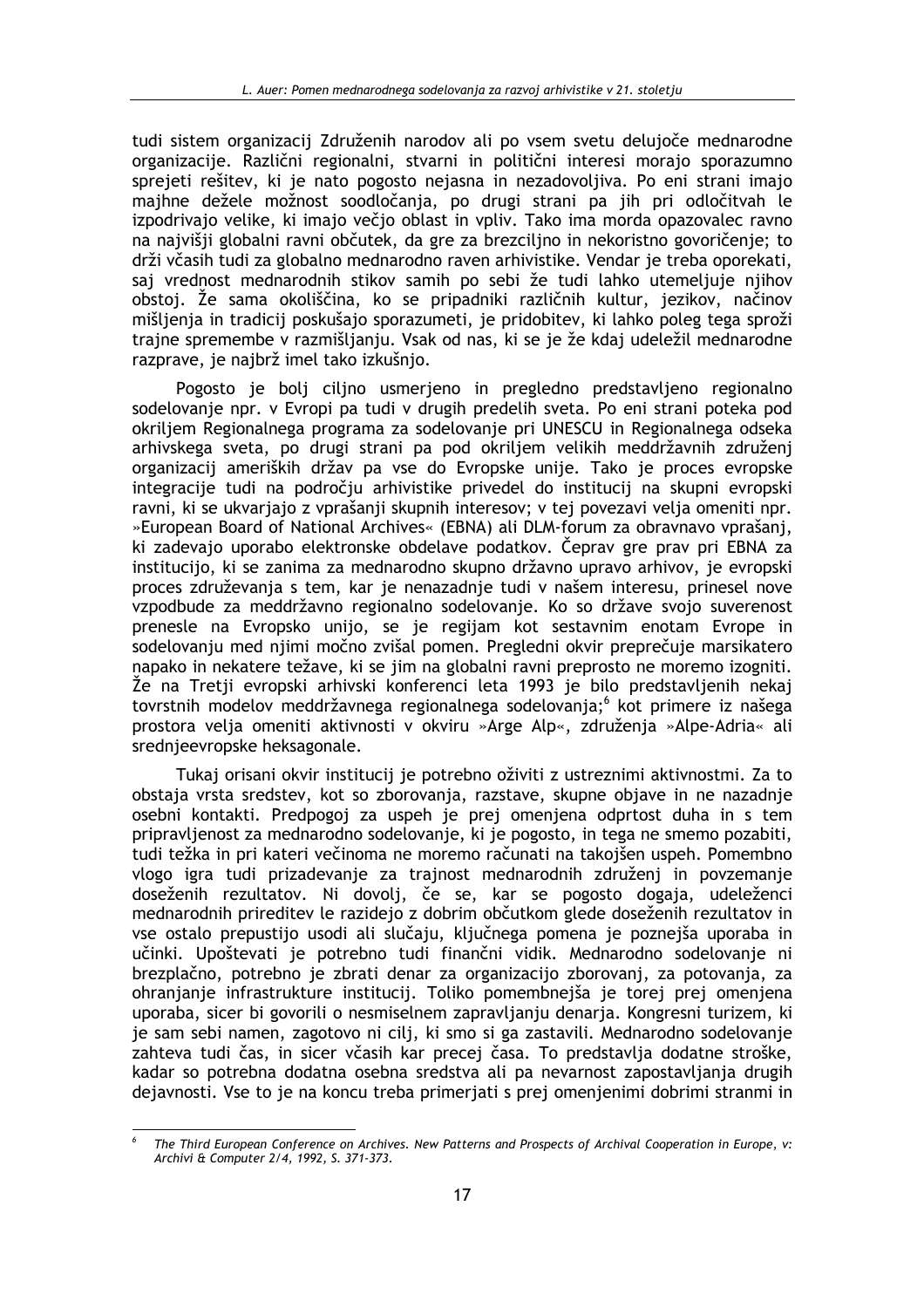ugotoviti sinergistične učinke, ki lahko npr. pri skupni uporabi novih tehnologij tudi zmanišajo stroške.

Težavo, ki je ne gre podcenjevati, predstavljajo tudi v času globalizacije - ali prav posebej v tem času - različne jezikovne pregrade. Po mojih izkušnjah je na splošno najboljša rešitev, da se omogoči neposredna komunikacija med udeleženci. Za to je seveda potrebno dobro poznavanje enega ali več jezikov, ki lahko potem služi kot skupno sredstvo komunikacije. Takšno znanje pa ne moremo kar pričakovati od vseh udeležencev mednarodnega sodelovanja. Čeprav so zahteve po znanju tujih jezikov prav v srednjeevropskem prostoru tudi zaradi samega arhivskega gradiva zelo močne, to vseeno ne pomeni vedno aktivnega obvladovanja zaželenega jezika. V tem primeru je za adekvatno sporazumevanje nujna pomoč profesionalnih tolmačev oz. prevajalcev, kar pa ponovno precej poviša stroške.

Če bomo, kot lahko predpostavljamo, v 21. stoletju izpostavljeni še večji globalizaciji, pomen mednarodnega sodelovanja kot takega tudi na področju arhivistike več ne bo predmet razprave. Ostaja pa vprašanje, katere naloge in teme se lahko pričakujejo v vsebinah takšnega sodelovanja. Najbrž se ne motim, če predvidevam, da bodo tudi v prihodnosti igrala dominantno vlogo vprašanja uporabe modernih tehnologij. Kolikor lahko ta trenutek pričakujemo, pomeni to predysem ukvarjanje z vprašanji digitalnega arhiviranja in digitalnih popisov.<sup>7</sup>

Digitalno arhiviranje obsega elektronske spise, baze podatkov, internetne strani in slikovno digitalizirano tradicionalno arhivsko gradivo, sooča pa se z vrsto kompleksnih težav, katerih rešitev je mogoče najti le s pomočjo sodelovanja vseh vpletenih institucij od ustvarjalcev do arhivov; ni potrebno omenjati, da je za vsa tehnična vprašanj nepogrešljiva podpora strokovnjakov s področja informacijske tehnologije. Med osrednje probleme se uvrščata izbor in zmanjšanje podatkovnih formatov ter redno izvajanje nujnih migracij podatkov.<sup>8</sup> Pomembna pa so tudi, predvsem na področiu elektronskega spisa, vprašania vrednotenia, dostopa, popisa in še mnogo drugega. Pri izbiri podatkovnega formata gre predvsem v primeru, ko ustvarjalci arhivskega gradiva oz. predajniki gradiva uporabljajo različne formate, v pogledu arhiviranja za nujno poenotenje ali zmanjšanje formatov, pri čemer lahko glede na trenutno stanje razvoja najbolj priporočam pdf in tif formate. Posebno področie predstavlja arhiviranje digitaliziranega arhivskega gradiva in spletnih strani. Pri slednjem gre lahko le za posnetke (snapschots), kar postavi v ospredje vprašanje izbire. Tehnični problemi in tudi visoki stroški digitalnega arhiviranja, ki so v privatnem sektorju (npr. banke, zavarovalnice) povečali težnjo po reanalogizaciji digitalnih podatkov s pomočjo mikrofilma, so posebej primerni za sodelovanje in izmenjavo izkušenj na državni in mednarodni ravni, da se tako zmanjšajo stroški razvojnih del in se zmanjša nevarnost neuspešnih projektov.

Podobno kot pri digitalnem arhiviranju je tudi pri digitalnih popisih smiselno mednarodno sodelovanje. V osnovi razlikujemo tri oblike digitalnih arhivskih pomagal; prva predstavlja več ali manj natisnjena pomagala v razmerju ena proti ena, drugi dve pa temeljita na uporabi v podatkovni bazi, vendar je pri tretji obliki upoštevana tudi tektonika arhiva.<sup>9</sup> Uporabnikom je pogosto najljubša verzija v

Thekla Kluttig et al., Die deutschen Archive in der Informationsgesellschaft - Standortbestimmung und Perspektiven, v: Der Archivar 57, 2004, S. 35f.

Leopold Kammerhofer, Neue Aufgaben, neue Archive - neue Archivare?, v: Archiv und Wirtschaft 37, 2004, S.  $140.$ 

Detlev Heiden in Mechthild Black-Veldtrup, Das Marburger Online-Findbuch. Konsequenzen für die Erschließung und Präsentation von Archivgut, v: Der Archivar 52, 1999, S. 217-224.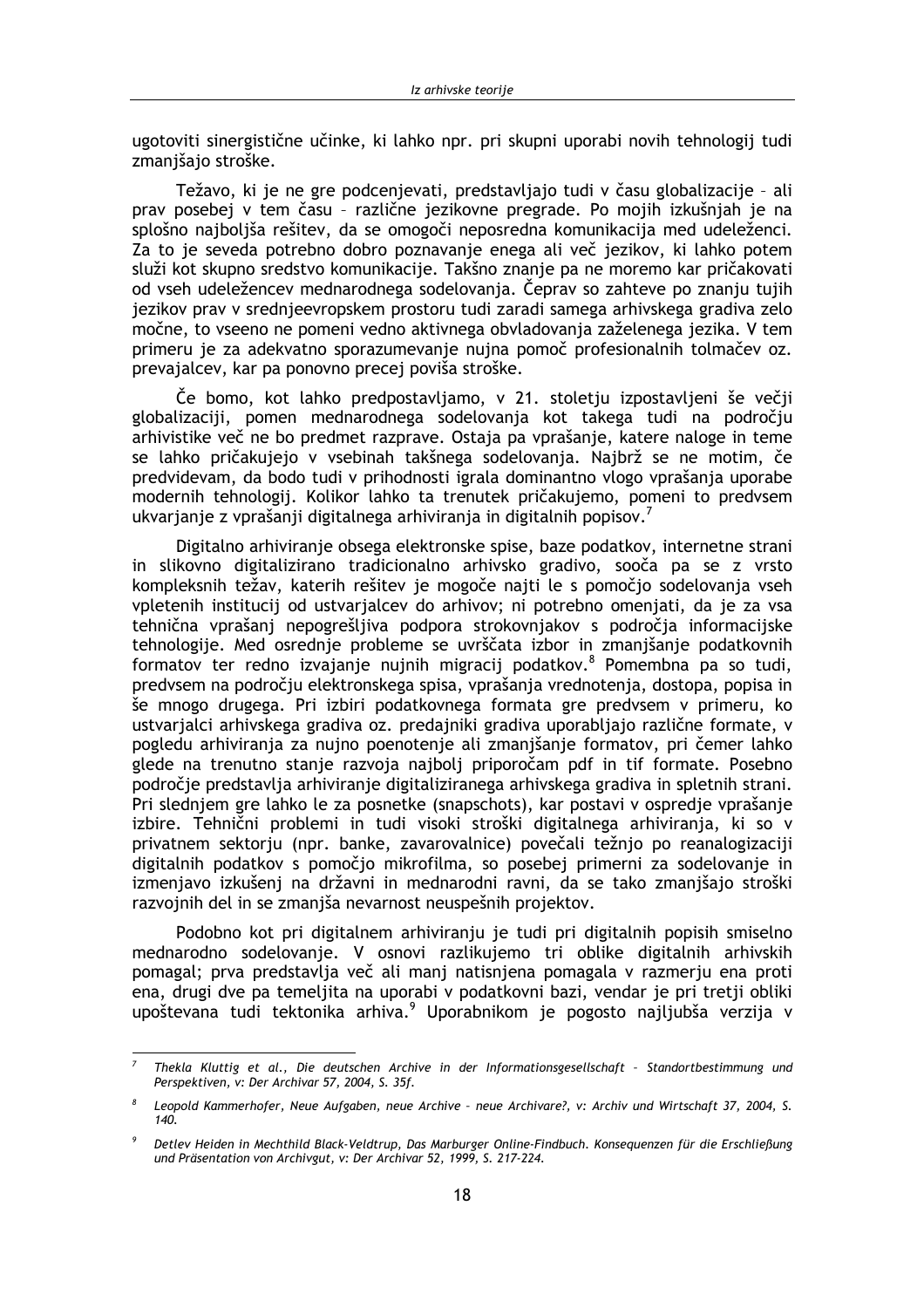podatkovni bazi, čeprav se s tem izgubi karakter tradicionalne arhivske evidence in sledljivost upravnih postopkov. Predpogoj za digitalno popisovanje je v veliki meri enotnost, ki pa je nujna za učinkovitost iskanja pa tudi za prepletenost, ki ima v času hitro rastočih internetnih strani poseben pomen. Potrebna so prizadevanja za normiranje arhivske strokovne terminologije na državni in mednarodni ravni, s čimer smo se dotaknili novega želenega področja mednarodnega sodelovanja v arhivistiki. ISAD standard sem že omenil; dopolnjuje ga »International Standard Archival Authority Record for Corporate Bodies, Persons and Families« (ISAAR(CPF)). Plod mednarodnega sodelovanja je tudi naslednji standard - »International Standard for Describing Functions« (ISDF) - za predstavitev arhivov na internetu, ki je bil sprejet na 16. mednarodnem arhivskem kongresu v Kuala Lumpurju prejšnje leto. Zdenka Semlič Rajh in Žarko Bizjak sta poročala o tem na lanskem srečanju tukaj v Radencih.<sup>10</sup> Kot podporo tovrstnim delom in tudi popisovanju na splošno, bi morali posvetiti posebno pozornost izdelavi nadaljnjih mednarodnih terminoloških in drugih strokovnih knjig, saj pomenijo nepogrešljivo osnovo za medsebojno razumevanje v mednarodnem dialogu in preprečujejo nesporazume. To razumevanje mora vsekakor vključevati tudi sprejemljivost obstoja različnih in med seboj neodvisnih konceptov in praks v pravnem in upravnem sistemu, s čimer se težnjam po poenotenju takoj postavijo določene meje. To je vidno tudi pri digitalnih popisih, kjer se raznolikost starejših arhivskih tipov dokumentov in sistemov odlaganja ne more vedno prikazati z enotno shemo popisa. Če to postavimo na skupni imenovalec, pomeni, da je pri analizah z retrospektivnimi komponentami poenotenje uporabljenih kategorij mogoče le v omejenem obsegu.

Digitalno arhiviranje in digitalni popisi pa seveda nista edini področji, kjer bo mednarodno sodelovanje tudi v prihodnosti posebej pomembno. Predstavljamo si lahko tudi mednarodne smernice za vrednotenje v okviru tradicionalne izobrazbe, ki presegajo državne in arhivske meje. V smislu družbenih nalog arhiva bi bilo dobro izkoristiti tudi mednarodno sodelovanje pri projektih za popisovanje in predstavlianie arhivskega gradiva. S tem mislim na izdelavo skupnih arhivskih pomagal ali razstav, ki presegajo teme državne meje in imajo mednarodni karakter ali zadevajo meddržavne odnose. Kot primer naj naveden projekt »Monasterium« za zajem »online« predstavitev srednjeveških listin, kjer sodeluje tudi Slovenija. Zaradi širjenja Evropske unije je leta 2005 Avstrijski državni arhiv v sodelovanju z upravami arhivov novih članic organiziral vrsto razstav z aspektom bilateralnih odnosov, npr. o medicinskih povezavah med Dunajem in Ljubljano ali razstavo Rdeča-bela in rdečabela-rdeča o poljsko-avstrijskih odnosih, ki je bila na ogled na Dunaju in v Varšavi. Ti primeri so hkrati tudi argument za predpostavko, da je mednarodno arhivsko sodelovanje še posebej smiselno tam, kjer se lahko opre na skupne politične korenine iz preteklosti. To velja za nekatere skandinavske države kakor tudi za države s področja bivše habsburške monarhije ali bivše Jugoslavije.

Večina udeležencev posvetovanja v Radencih nas prihaja iz bolj ali manj majhnih držav ali institucij. Tudi s stališča našega prireditelja je torej zanimivo vprašanje vloge majhnih dežel in institucij v okviru globalizacije. Včasih se morda zdi, da so prav majhni v teh okvirih potisnjeni v ozadje in obstaja nevarnost, da bodo izgubili svoio samobitnost. Internacionalizacija in s tem še posebej globalizacija vsekakor povzročata določen pritisk v smislu poenotenia. Vendar pa lahko pomenita tudi raznolikost in majhnim - potencialno - omogočata sodelovanje v mednarodnem

Zdenka Semlič Rajh, Opis aktivnosti in funkcij korporativnih teles s pomočjo novega mednarodnega standarda ISAF, v: Tehnični in vsebinski problemi klasičnega in elektronskega arhiviranja (Zbornik 7), Maribor 2008, S. 67-74 in Žarko Bizjak, ISIAH - Mednarodni standard za opis organizacij, ki hranijo arhivsko gradivo prav tam. S. 66.